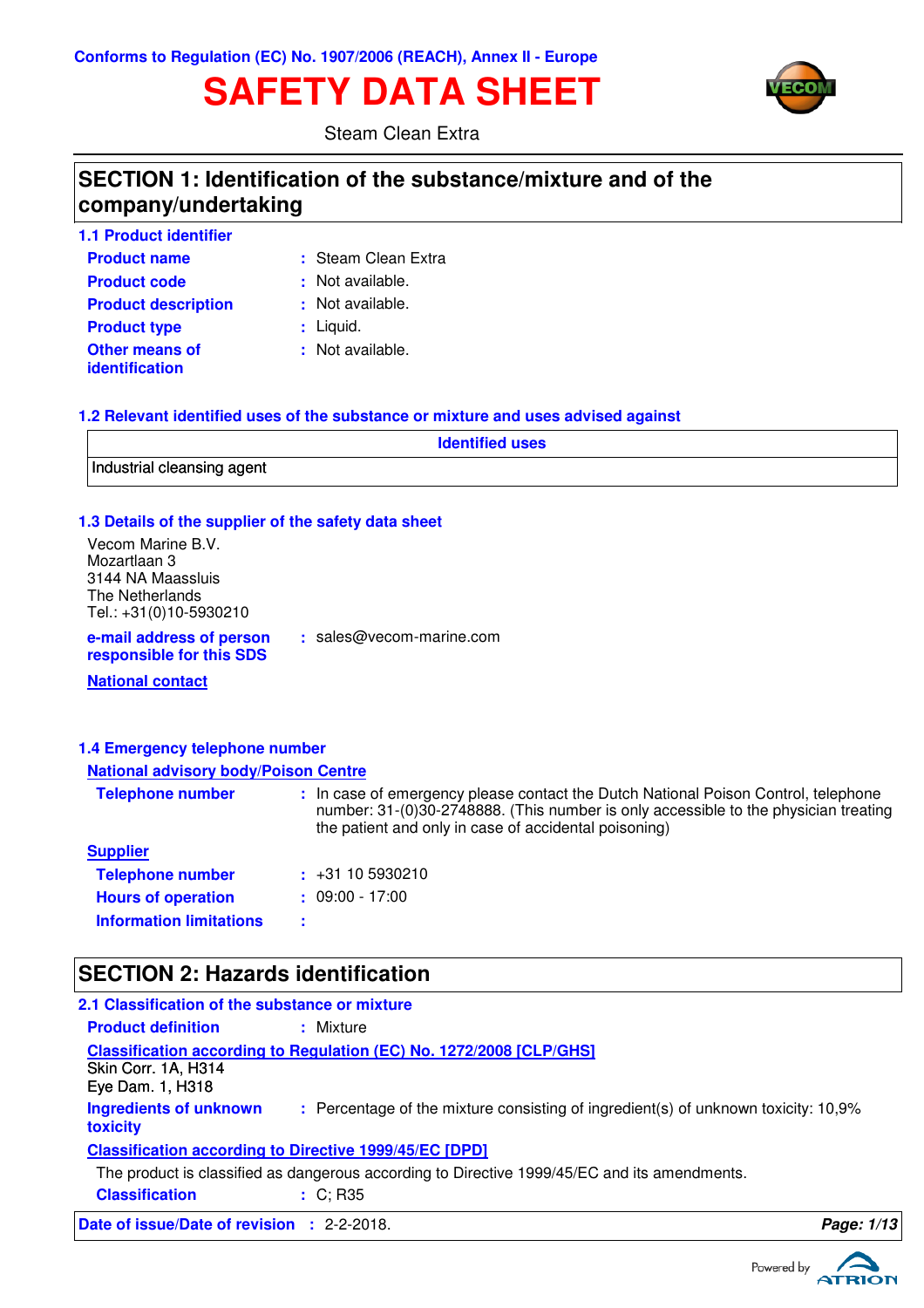### **SECTION 2: Hazards identification**

**Human health hazards :** Causes severe burns.

See Section 16 for the full text of the R phrases or H statements declared above.

See Section 11 for more detailed information on health effects and symptoms.

| 2.2 Label elements                                                   |                                                                                                                                                                                                                                                                                                                                                                                                                                                                                                                                                                                                                                                                |
|----------------------------------------------------------------------|----------------------------------------------------------------------------------------------------------------------------------------------------------------------------------------------------------------------------------------------------------------------------------------------------------------------------------------------------------------------------------------------------------------------------------------------------------------------------------------------------------------------------------------------------------------------------------------------------------------------------------------------------------------|
| <b>Hazard pictograms</b>                                             |                                                                                                                                                                                                                                                                                                                                                                                                                                                                                                                                                                                                                                                                |
| <b>Signal word</b>                                                   | Danger                                                                                                                                                                                                                                                                                                                                                                                                                                                                                                                                                                                                                                                         |
| <b>Hazard statements</b>                                             | Causes severe skin burns and eye damage.                                                                                                                                                                                                                                                                                                                                                                                                                                                                                                                                                                                                                       |
| <b>Precautionary statements</b>                                      |                                                                                                                                                                                                                                                                                                                                                                                                                                                                                                                                                                                                                                                                |
| <b>Prevention</b>                                                    | : Wear protective gloves/protective clothing/eye protection/face protection. Do not<br>breathe dust/fume/gas/mist/vapours/spray. Wash hands thoroughly after handling.                                                                                                                                                                                                                                                                                                                                                                                                                                                                                         |
| <b>Response</b>                                                      | : IF INHALED: Remove victim to fresh air and keep at rest in a position comfortable<br>for breathing. Immediately call a POISON CENTER or physician. IF SWALLOWED:<br>Rinse mouth. Do NOT induce vomiting. Immediately call a POISON CENTER or<br>physician. IF ON SKIN (or hair): Take off immediately all contaminated clothing.<br>Rinse skin with water or shower. Wash contaminated clothing before reuse.<br>Immediately call a POISON CENTER or physician. IF IN EYES: Rinse cautiously<br>with water for several minutes. Remove contact lenses, if present and easy to do.<br>Continue rinsing. Immediately call a POISON CENTER or doctor/physician. |
| <b>Storage</b>                                                       | : Store locked up.                                                                                                                                                                                                                                                                                                                                                                                                                                                                                                                                                                                                                                             |
| <b>Disposal</b>                                                      | : Dispose of contents and container in accordance with all local, regional, national and<br>international regulations.                                                                                                                                                                                                                                                                                                                                                                                                                                                                                                                                         |
| <b>Hazardous ingredients</b>                                         | : sodium hydroxide                                                                                                                                                                                                                                                                                                                                                                                                                                                                                                                                                                                                                                             |
| <b>Supplemental label</b><br>elements                                | : Not applicable.                                                                                                                                                                                                                                                                                                                                                                                                                                                                                                                                                                                                                                              |
| <b>Special packaging requirements</b>                                |                                                                                                                                                                                                                                                                                                                                                                                                                                                                                                                                                                                                                                                                |
| <b>Containers to be fitted</b><br>with child-resistant<br>fastenings | : Not applicable.                                                                                                                                                                                                                                                                                                                                                                                                                                                                                                                                                                                                                                              |
| <b>Tactile warning of danger : Not applicable.</b>                   |                                                                                                                                                                                                                                                                                                                                                                                                                                                                                                                                                                                                                                                                |
| <b>2.3 Other hazards</b>                                             |                                                                                                                                                                                                                                                                                                                                                                                                                                                                                                                                                                                                                                                                |
| Other hazards which do<br>not result in classification               | : Not available.                                                                                                                                                                                                                                                                                                                                                                                                                                                                                                                                                                                                                                               |

# **SECTION 3: Composition/information on ingredients**

| <b>Substance/mixture</b>                          | : Mixture                                                                                  |           |                    |                                                                                     |             |
|---------------------------------------------------|--------------------------------------------------------------------------------------------|-----------|--------------------|-------------------------------------------------------------------------------------|-------------|
|                                                   |                                                                                            |           |                    | <b>Classification</b>                                                               |             |
| <b>Product/ingredient</b><br>name                 | <b>Identifiers</b>                                                                         | $\%$      | 67/548/EEC         | <b>Regulation (EC) No.</b><br>1272/2008 [CLP]                                       | <b>Type</b> |
| sodium hydroxide                                  | IREACH #: 01-<br> 2119457892-27<br>IEC: 215-185-5<br>CAS: 1310-73-2<br>Index: 011-002-00-6 | $10 - 15$ | $C$ ; R35          | Met. Corr. 1, H290<br>Skin Corr. 1A, H314<br>Eye Dam. 1, H318                       | [1] [2]     |
| tetrasodium ethylene<br>diamine tetraacetate      | IREACH #: 01-<br>2119486762-27<br>EC: 200-573-9<br>CAS: 64-02-8                            | $7-10$    | Xn; R22<br>Xi; R41 | Acute Tox. 4, H302<br>Acute Tox. 4, H332<br>Skin Irrit. 2, H315<br>Eye Dam. 1, H318 | [1]         |
| <b>Date of issue/Date of revision : 2-2-2018.</b> |                                                                                            |           |                    |                                                                                     | Page: 2/13  |

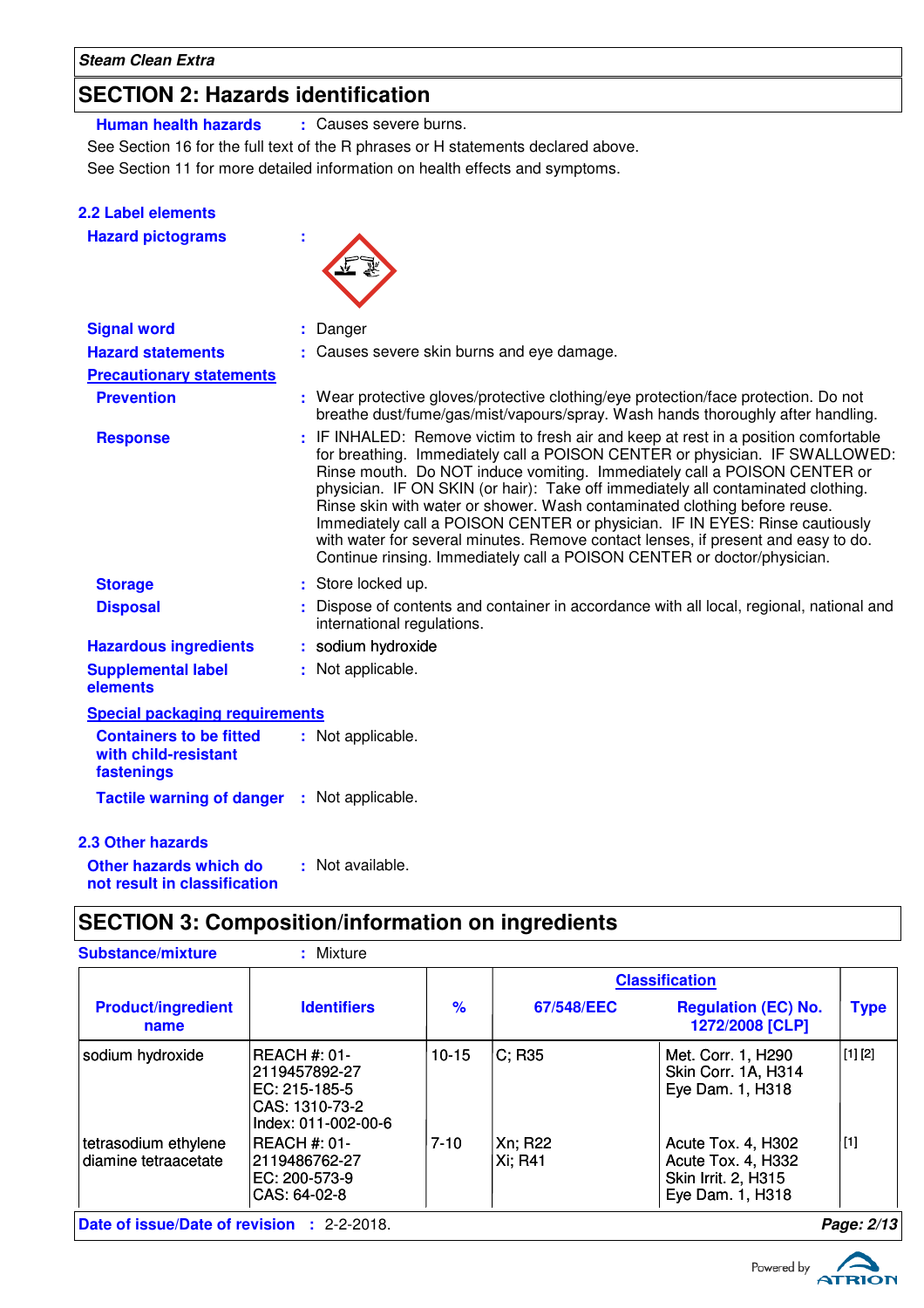#### **Steam Clean Extra**

### **SECTION 3: Composition/information on ingredients**

| D-Glucopyranose,<br>oligomers, decyl octyl<br>glycosides | Index: 607-428-00-2<br>EC: 500-220-1<br>ICAS: 68515-73-1                                       | $1 - 5$    | Xi: R41                                                                     | Eye Dam. 1, H318                                                              | [1] |
|----------------------------------------------------------|------------------------------------------------------------------------------------------------|------------|-----------------------------------------------------------------------------|-------------------------------------------------------------------------------|-----|
| l trisodium<br>l nitrilotriacetate                       | <b>REACH #: 01-</b><br>2119519239-36<br>EC: 225-768-6<br>CAS: 5064-31-3<br>Index: 607-620-00-6 | $0, 1 - 1$ | Carc. Cat. 3; R40<br>Xn; R22<br>Xi: R36                                     | Acute Tox. 4, H302<br>Eye Irrit. 2, H319<br>Carc. 2, H351                     | [1] |
|                                                          |                                                                                                |            | See Section 16 for<br>the full text of the R-<br>phrases declared<br>above. | See Section 16 for the<br>full text of the H<br>statements declared<br>above. |     |

There are no additional ingredients present which, within the current knowledge of the supplier and in the concentrations applicable, are classified as hazardous to health or the environment, are PBTs or vPvBs or have been assigned a workplace exposure limit and hence require reporting in this section.

Type

- [1] Substance classified with a health or environmental hazard
- [2] Substance with a workplace exposure limit
- [3] Substance meets the criteria for PBT according to Regulation (EC) No. 1907/2006, Annex XIII
- [4] Substance meets the criteria for vPvB according to Regulation (EC) No. 1907/2006, Annex XIII

Occupational exposure limits, if available, are listed in Section 8.

### **SECTION 4: First aid measures**

#### **4.1 Description of first aid measures**

| <b>General</b>                    | : In all cases of doubt, or when symptoms persist, seek medical attention. Never give<br>anything by mouth to an unconscious person. If unconscious, place in recovery<br>position and seek medical advice.                                                                                                                                                                                                     |
|-----------------------------------|-----------------------------------------------------------------------------------------------------------------------------------------------------------------------------------------------------------------------------------------------------------------------------------------------------------------------------------------------------------------------------------------------------------------|
| <b>Eye contact</b>                | : Check for and remove any contact lenses. Immediately flush eyes with running water<br>for at least 15 minutes, keeping eyelids open. Seek immediate medical attention.                                                                                                                                                                                                                                        |
| <b>Inhalation</b>                 | : Remove to fresh air. Keep person warm and at rest. If not breathing, if breathing is<br>irregular or if respiratory arrest occurs, provide artificial respiration or oxygen by<br>trained personnel.                                                                                                                                                                                                          |
| <b>Skin contact</b>               | : Remove contaminated clothing and shoes. Wash skin thoroughly with soap and<br>water or use recognised skin cleanser. Do NOT use solvents or thinners.                                                                                                                                                                                                                                                         |
| <b>Ingestion</b>                  | : If swallowed, seek medical advice immediately and show the container or label.<br>Keep person warm and at rest. Do not induce vomiting.                                                                                                                                                                                                                                                                       |
| <b>Protection of first-aiders</b> | : No action shall be taken involving any personal risk or without suitable training. If it<br>is suspected that fumes are still present, the rescuer should wear an appropriate<br>mask or self-contained breathing apparatus. It may be dangerous to the person<br>providing aid to give mouth-to-mouth resuscitation. Wash contaminated clothing<br>thoroughly with water before removing it, or wear gloves. |

#### **4.2 Most important symptoms and effects, both acute and delayed**

There are no data available on the preparation itself. The preparation has been assessed following the conventional method of the Dangerous Preparations Directive 1999/45/EC and classified for toxicological hazards accordingly. See sections 3 and 15 for details.

Exposure to component solvent vapour concentrations in excess of the stated occupational exposure limit may result in adverse health effects such as mucous membrane and respiratory system irritation and adverse effects on the kidneys, liver and central nervous system. Symptoms and signs include headache, dizziness, fatigue, muscular weakness, drowsiness and, in extreme cases, loss of consciousness.

Solvents may cause some of the above effects by absorption through the skin. Repeated or prolonged contact with the preparation may cause removal of natural fat from the skin, resulting in non-allergic contact dermatitis and absorption through the skin.

If splashed in the eyes, the liquid may cause irritation and reversible damage.

**Date of issue/Date of revision :** 2-2-2018. **Page: 3/13**

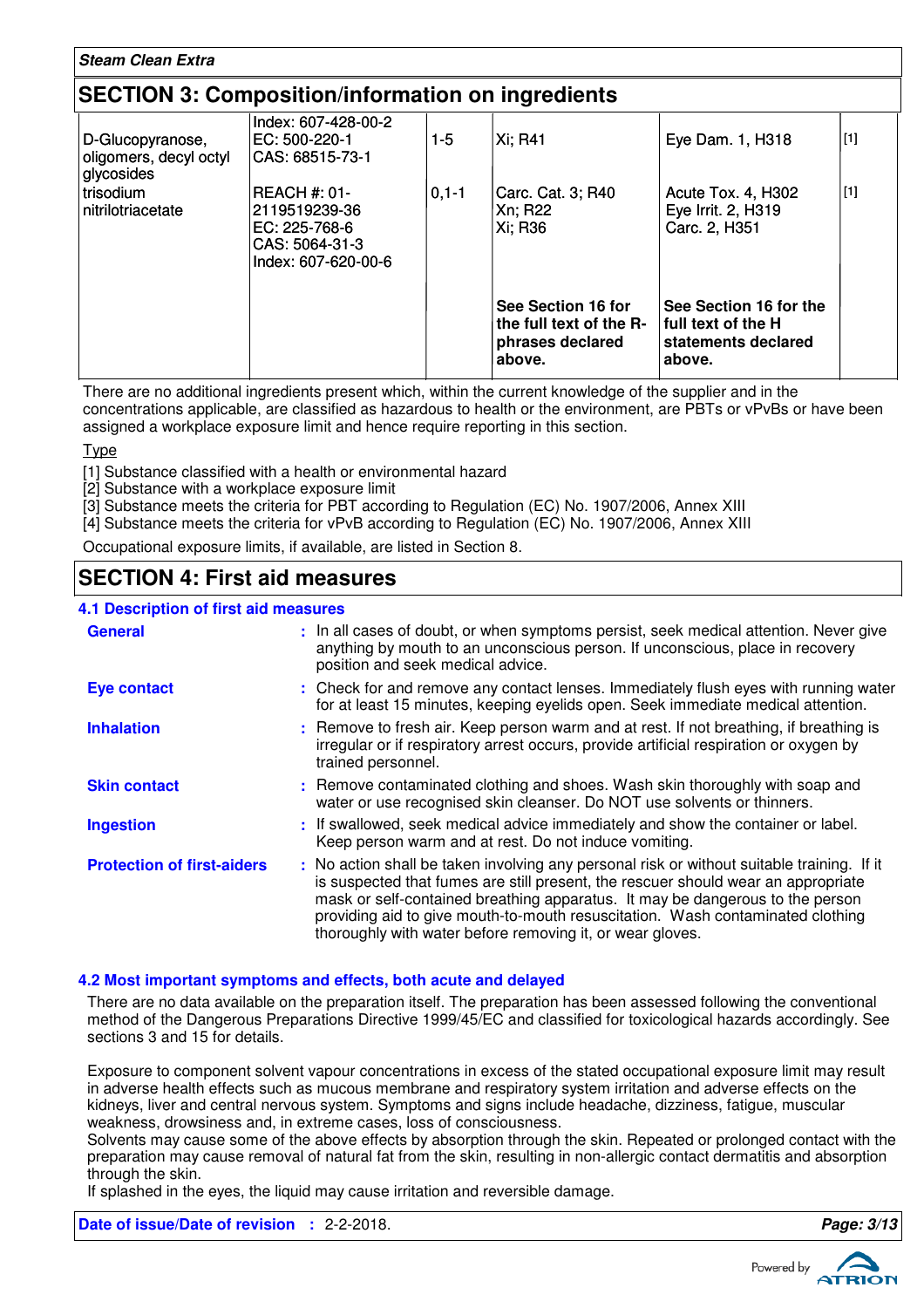### **SECTION 4: First aid measures**

Ingestion may cause nausea, diarrhea and vomiting. This takes into account, where known, delayed and immediate effects and also chronic effects of components from short-term and long-term exposure by oral, inhalation and dermal routes of exposure and eye contact.

|                            | 4.3 Indication of any immediate medical attention and special treatment needed                                                                                           |
|----------------------------|--------------------------------------------------------------------------------------------------------------------------------------------------------------------------|
| <b>Notes to physician</b>  | : In case of inhalation of decomposition products in a fire, symptoms may be delayed.<br>The exposed person may need to be kept under medical surveillance for 48 hours. |
| <b>Specific treatments</b> | : No specific treatment.                                                                                                                                                 |

See toxicological information (Section 11)

### **SECTION 5: Firefighting measures**

| 5.1 Extinguishing media<br><b>Suitable extinguishing</b><br>media | $:$ Recommended: alcohol-resistant foam, $CO2$ , powders, water spray.                                                       |
|-------------------------------------------------------------------|------------------------------------------------------------------------------------------------------------------------------|
| <b>Unsuitable extinguishing</b><br>media                          | : Do not use water jet.                                                                                                      |
| 5.2 Special hazards arising from the substance or mixture         |                                                                                                                              |
| <b>Hazards from the</b><br>substance or mixture                   | : Fire will produce dense black smoke. Exposure to decomposition products may<br>cause a health hazard.                      |
| <b>Hazardous thermal</b><br>decomposition products                | : Decomposition products may include the following materials: carbon monoxide,<br>carbon dioxide, smoke, oxides of nitrogen. |
| <b>5.3 Advice for firefighters</b>                                |                                                                                                                              |
| <b>Special protective actions</b><br>for fire-fighters            | : Cool closed containers exposed to fire with water. Do not release runoff from fire to<br>drains or watercourses.           |
| <b>Special protective</b><br>equipment for fire-fighters          | : Appropriate breathing apparatus may be required.                                                                           |

### **SECTION 6: Accidental release measures**

|                                                                        | 6.1 Personal precautions, protective equipment and emergency procedures                                                                                                                                                                                                            |
|------------------------------------------------------------------------|------------------------------------------------------------------------------------------------------------------------------------------------------------------------------------------------------------------------------------------------------------------------------------|
| For non-emergency<br>personnel                                         | : Exclude sources of ignition and ventilate the area. Avoid breathing vapour or mist.<br>Refer to protective measures listed in sections 7 and 8.                                                                                                                                  |
| For emergency responders                                               | If specialised clothing is required to deal with the spillage, take note of any<br>information in Section 8 on suitable and unsuitable materials. See also the<br>information in "For non-emergency personnel".                                                                    |
| <b>6.2 Environmental</b><br><b>precautions</b>                         | : Do not allow to enter drains or watercourses. If the product contaminates lakes,<br>rivers, or sewers, inform the appropriate authorities in accordance with local<br>regulations.                                                                                               |
| <b>6.3 Methods and materials</b><br>for containment and<br>cleaning up | : Contain and collect spillage with non-combustible, absorbent material e.g. sand,<br>earth, vermiculite or diatomaceous earth and place in container for disposal<br>according to local regulations (see section 13). Preferably clean with a detergent.<br>Avoid using solvents. |
| <b>6.4 Reference to other</b><br><b>sections</b>                       | : See Section 1 for emergency contact information.<br>See Section 8 for information on appropriate personal protective equipment.<br>See Section 13 for additional waste treatment information.                                                                                    |

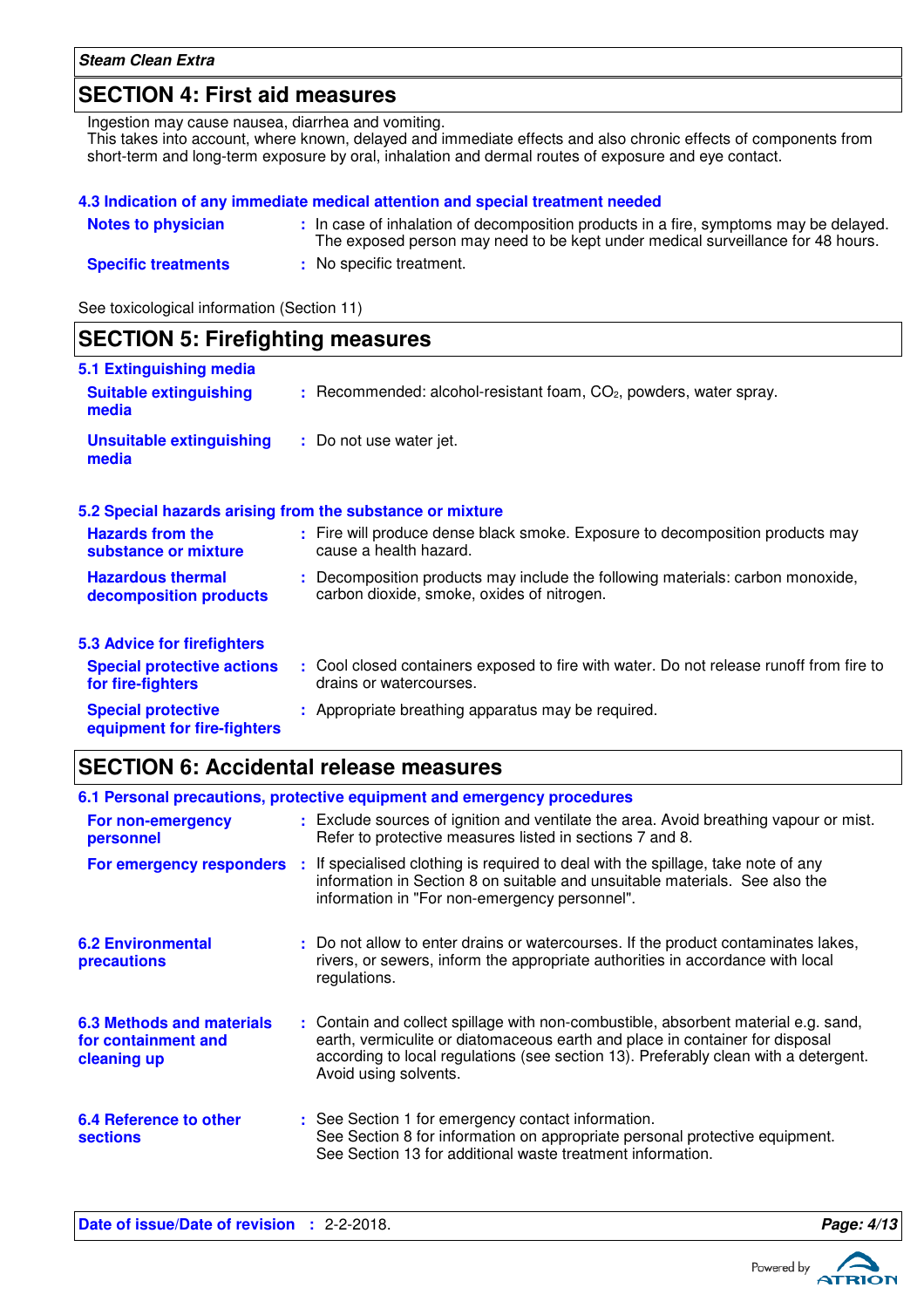### **SECTION 7: Handling and storage**

The information in this section contains generic advice and guidance. The list of Identified Uses in Section 1 should be consulted for any available use-specific information provided in the Exposure Scenario(s).

| <b>7.1 Precautions for safe</b><br>handling                                   | : Prevent the creation of flammable or explosive concentrations of vapours in air and<br>avoid vapour concentrations higher than the occupational exposure limits.<br>In addition, the product should only be used in areas from which all naked lights and<br>other sources of ignition have been excluded. Electrical equipment should be<br>protected to the appropriate standard.<br>To dissipate static electricity during transfer, earth drum and connect to receiving<br>container with bonding strap. Operators should wear antistatic footwear and clothing<br>and floors should be of the conducting type.<br>Keep away from heat, sparks and flame. No sparking tools should be used.<br>Avoid contact with skin and eyes. Avoid the inhalation of dust, particulates, spray or<br>mist arising from the application of this preparation. Avoid inhalation of dust from<br>sanding.<br>Eating, drinking and smoking should be prohibited in areas where this material is<br>handled, stored and processed.<br>Put on appropriate personal protective equipment (see Section 8).<br>Never use pressure to empty. Container is not a pressure vessel.<br>Always keep in containers made from the same material as the original one.<br>Comply with the health and safety at work laws.<br>Information on fire and explosion protection<br>Vapours are heavier than air and may spread along floors. Vapours may form<br>explosive mixtures with air. |
|-------------------------------------------------------------------------------|----------------------------------------------------------------------------------------------------------------------------------------------------------------------------------------------------------------------------------------------------------------------------------------------------------------------------------------------------------------------------------------------------------------------------------------------------------------------------------------------------------------------------------------------------------------------------------------------------------------------------------------------------------------------------------------------------------------------------------------------------------------------------------------------------------------------------------------------------------------------------------------------------------------------------------------------------------------------------------------------------------------------------------------------------------------------------------------------------------------------------------------------------------------------------------------------------------------------------------------------------------------------------------------------------------------------------------------------------------------------------------------------------------------------------------------------------------------|
| <b>7.2 Conditions for safe</b><br>storage, including any<br>incompatibilities | : Store in accordance with local regulations.<br>Notes on joint storage<br>Keep away from: oxidising agents, strong alkalis, strong acids.<br>Additional information on storage conditions<br>Observe label precautions. Store in a dry, cool and well-ventilated area. Keep away<br>from heat and direct sunlight. Keep away from sources of ignition. No smoking.<br>Prevent unauthorised access. Containers that have been opened must be carefully<br>resealed and kept upright to prevent leakage.                                                                                                                                                                                                                                                                                                                                                                                                                                                                                                                                                                                                                                                                                                                                                                                                                                                                                                                                                        |
| 7.3 Specific end use(s)<br><b>Recommendations</b>                             | : Not available.                                                                                                                                                                                                                                                                                                                                                                                                                                                                                                                                                                                                                                                                                                                                                                                                                                                                                                                                                                                                                                                                                                                                                                                                                                                                                                                                                                                                                                               |
| <b>Industrial sector specific</b><br><b>solutions</b>                         | : Not available.                                                                                                                                                                                                                                                                                                                                                                                                                                                                                                                                                                                                                                                                                                                                                                                                                                                                                                                                                                                                                                                                                                                                                                                                                                                                                                                                                                                                                                               |

### **SECTION 8: Exposure controls/personal protection**

The information in this section contains generic advice and guidance. The list of Identified Uses in Section 1 should be consulted for any available use-specific information provided in the Exposure Scenario(s).

#### **8.1 Control parameters**

#### **Occupational exposure limits**

| <b>Product/ingredient name</b>                     |             | <b>Exposure limit values</b>                                                                                                                                                                                                                                                                                                                                                                                                                                                                                |  |  |
|----------------------------------------------------|-------------|-------------------------------------------------------------------------------------------------------------------------------------------------------------------------------------------------------------------------------------------------------------------------------------------------------------------------------------------------------------------------------------------------------------------------------------------------------------------------------------------------------------|--|--|
| sodium hydroxide                                   |             | <b>ACGIH TLV (United States, 6/2013).</b><br>$C: 2$ mg/m <sup>3</sup>                                                                                                                                                                                                                                                                                                                                                                                                                                       |  |  |
| <b>Recommended monitoring</b><br>procedures        | substances. | If this product contains ingredients with exposure limits, personal, workplace<br>atmosphere or biological monitoring may be required to determine the effectiveness<br>of the ventilation or other control measures and/or the necessity to use respiratory<br>protective equipment. Reference should be made to European Standard EN 689 for<br>methods for the assessment of exposure by inhalation to chemical agents and<br>national guidance documents for methods for the determination of hazardous |  |  |
| <b>Derived effect levels</b><br>No DELs available. |             |                                                                                                                                                                                                                                                                                                                                                                                                                                                                                                             |  |  |
| Date of issue/Date of revision : 2-2-2018.         |             | Page: 5/13                                                                                                                                                                                                                                                                                                                                                                                                                                                                                                  |  |  |

ATRION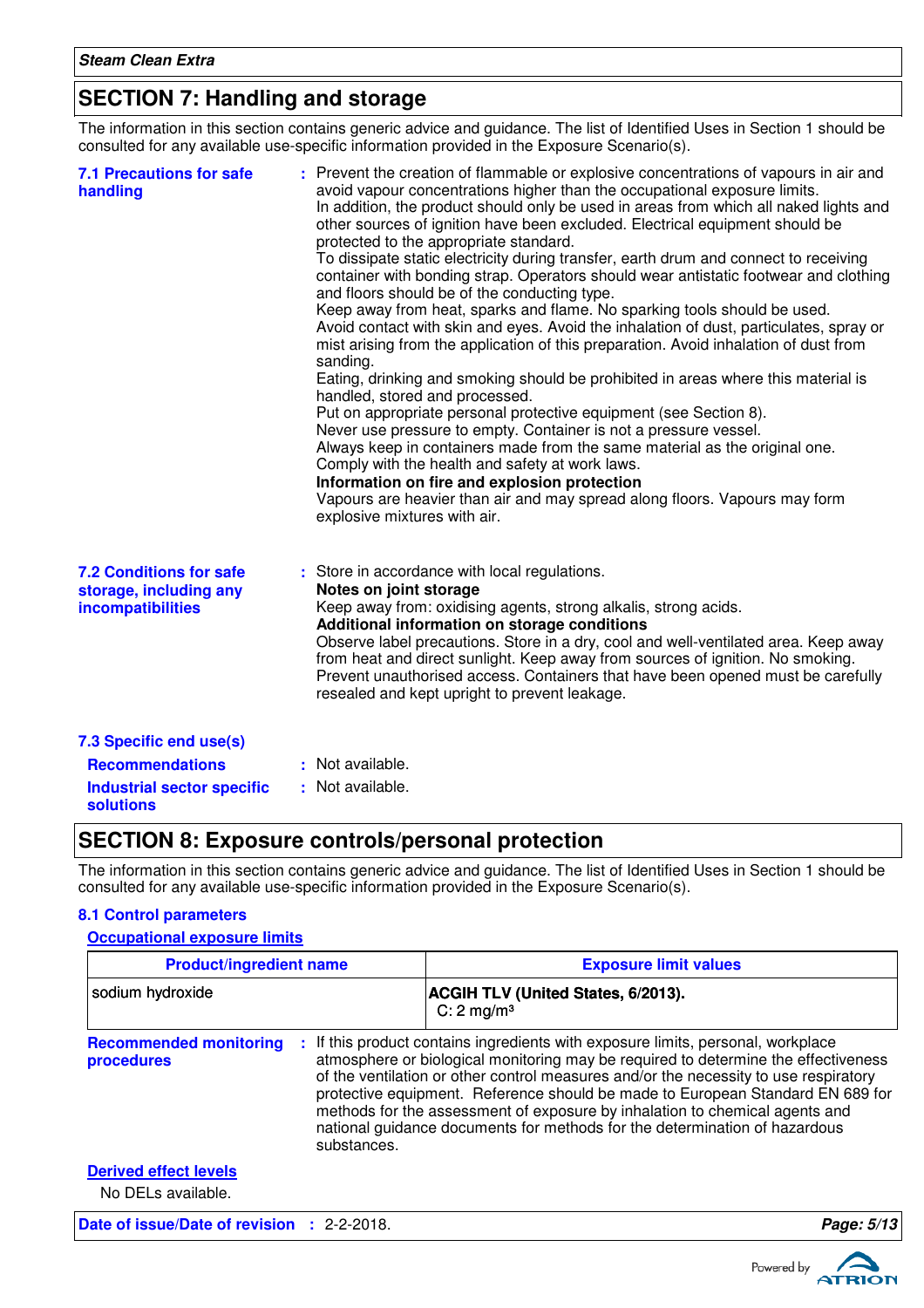# **SECTION 8: Exposure controls/personal protection**

### **Predicted effect concentrations**

No PECs available.

| <b>8.2 Exposure controls</b>                      |                                                                                                                                                                                                                                                                                                                                                                                                   |
|---------------------------------------------------|---------------------------------------------------------------------------------------------------------------------------------------------------------------------------------------------------------------------------------------------------------------------------------------------------------------------------------------------------------------------------------------------------|
| <b>Appropriate engineering</b><br><b>controls</b> | : Provide adequate ventilation. Where reasonably practicable, this should be achieved<br>by the use of local exhaust ventilation and good general extraction. If these are not<br>sufficient to maintain concentrations of particulates and solvent vapours below the<br>OEL, suitable respiratory protection must be worn.                                                                       |
| <b>Individual protection measures</b>             |                                                                                                                                                                                                                                                                                                                                                                                                   |
| <b>Hygiene measures</b>                           | : Wash hands, forearms and face thoroughly after handling chemical products, before<br>eating, smoking and using the lavatory and at the end of the working period.<br>Appropriate techniques should be used to remove potentially contaminated clothing.<br>Wash contaminated clothing before reusing. Ensure that eyewash stations and<br>safety showers are close to the workstation location. |
| <b>Eye/face protection</b>                        | : Wear safety glasses with side protection in accordance with EN 166.                                                                                                                                                                                                                                                                                                                             |
| <b>Skin protection</b>                            |                                                                                                                                                                                                                                                                                                                                                                                                   |
| <b>Hand protection</b>                            | : Barrier creams may help to protect the exposed areas of the skin but should not be<br>applied once exposure has occurred.                                                                                                                                                                                                                                                                       |
| <b>Gloves</b>                                     | : Wear suitable gloves tested to EN374. The quality of the chemical-resistant<br>protective gloves must be chosen as a function of the specific workplace<br>concentrations and quantity of hazardous substances. Wear protective gloves: nitrile<br>rubber, butyl rubber                                                                                                                         |
|                                                   | The recommendation for the type or types of glove to use when handling this product<br>is based on information from the following source:                                                                                                                                                                                                                                                         |
|                                                   | The user must check that the final choice of type of glove selected for handling this<br>product is the most appropriate and takes into account the particular conditions of<br>use, as included in the user's risk assessment.                                                                                                                                                                   |
| <b>Body protection</b>                            | : Personnel should wear antistatic clothing made of natural fibres or of high-<br>temperature-resistant synthetic fibres.                                                                                                                                                                                                                                                                         |
| <b>Other skin protection</b>                      | : Appropriate footwear and any additional skin protection measures should be<br>selected based on the task being performed and the risks involved and should be<br>approved by a specialist before handling this product.                                                                                                                                                                         |
| <b>Respiratory protection</b>                     | : If workers are exposed to concentrations above the exposure limit, they must use<br>appropriate, certified respirators.                                                                                                                                                                                                                                                                         |
| <b>Environmental exposure</b><br>controls         | : Do not allow to enter drains or watercourses.                                                                                                                                                                                                                                                                                                                                                   |

# **SECTION 9: Physical and chemical properties**

| <b>Date of issue/Date of revision : 2-2-2018.</b>         |                                                                      | Page: 6/13 |
|-----------------------------------------------------------|----------------------------------------------------------------------|------------|
| <b>Flammability (solid, gas)</b>                          | : Not available.                                                     |            |
| <b>Evaporation rate</b>                                   | : Not available.                                                     |            |
| <b>Flash point</b>                                        | : Closed cup: Not applicable. [Product does not sustain combustion.] |            |
| Initial boiling point and boiling<br>range                | : Not available.                                                     |            |
| <b>Melting point/freezing point</b>                       | : Not available.                                                     |            |
| pH                                                        | $: 13 \text{ to } 14$                                                |            |
| <b>Odour threshold</b>                                    | : Not available.                                                     |            |
| <b>Odour</b>                                              | : Characteristic. [Slight]                                           |            |
| <b>Colour</b>                                             | : Yellow. [Light]                                                    |            |
| <b>Physical state</b>                                     | $:$ Liquid.                                                          |            |
| <b>Appearance</b>                                         |                                                                      |            |
| 9.1 Information on basic physical and chemical properties |                                                                      |            |

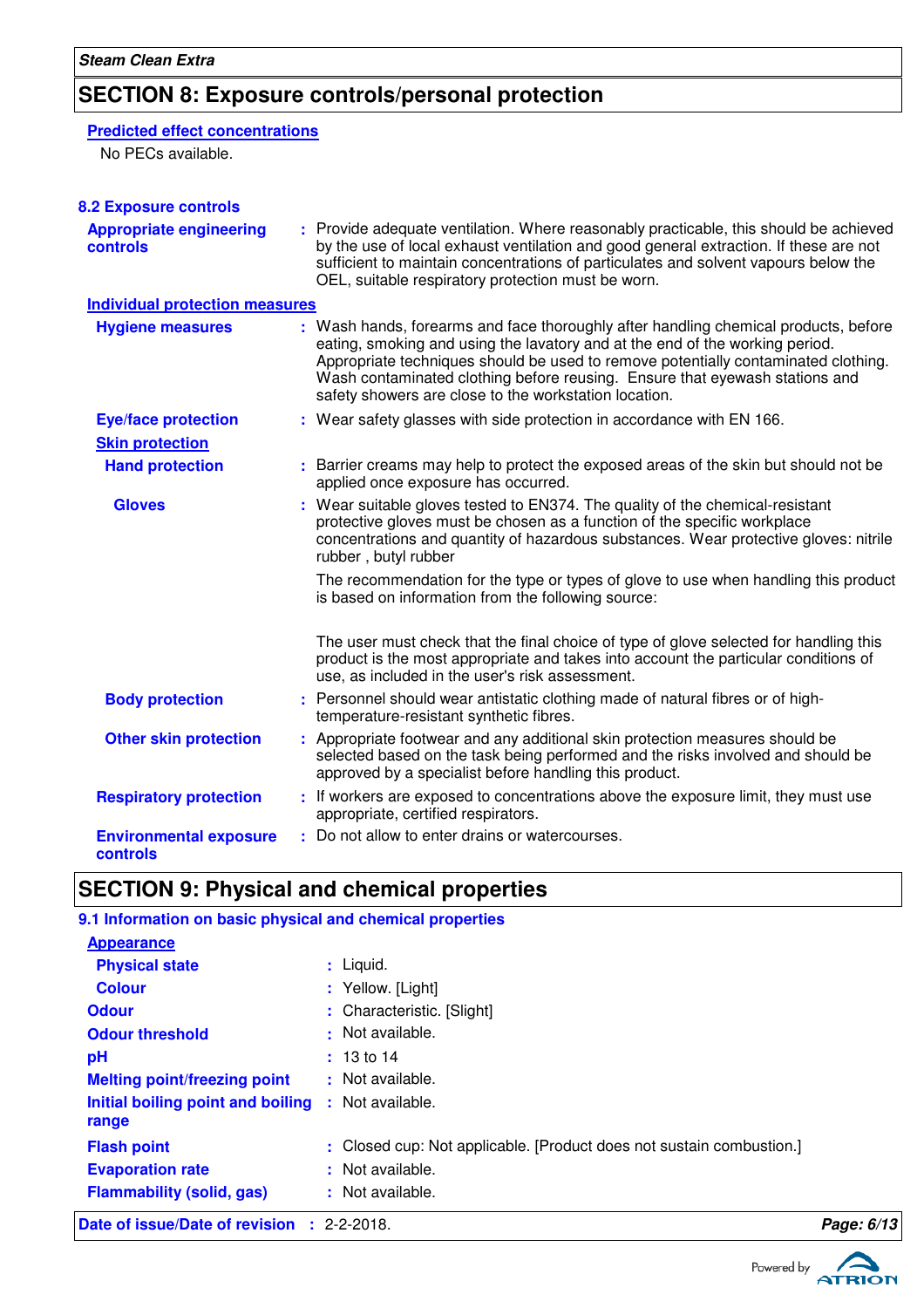### **SECTION 9: Physical and chemical properties**

| <b>Burning time</b>                                    | : Not applicable.                                                      |
|--------------------------------------------------------|------------------------------------------------------------------------|
| <b>Burning rate</b>                                    | : Not applicable.                                                      |
| <b>Upper/lower flammability or</b><br>explosive limits | : Not available.                                                       |
| <b>Vapour pressure</b>                                 | : Not available.                                                       |
| <b>Vapour density</b>                                  | : Not available.                                                       |
| <b>Relative density</b>                                | $: 1.16$ to 1.18                                                       |
| <b>Solubility(ies)</b>                                 | : Easily soluble in the following materials: cold water and hot water. |
| <b>Partition coefficient: n-</b><br>octanol/water      | : Not available.                                                       |
| <b>Auto-ignition temperature</b>                       | : Not available.                                                       |
| <b>Decomposition temperature</b>                       | : Not available.                                                       |
| <b>Viscosity</b>                                       | : Not available.                                                       |
| <b>Explosive properties</b>                            | : Not available.                                                       |
| <b>Oxidising properties</b>                            | : Not available.                                                       |

#### **9.2 Other information**

No additional information.

### **SECTION 10: Stability and reactivity**

| <b>10.1 Reactivity</b>                            | : No specific test data related to reactivity available for this product or its ingredients.                                        |
|---------------------------------------------------|-------------------------------------------------------------------------------------------------------------------------------------|
| <b>10.2 Chemical stability</b>                    | : Stable under recommended storage and handling conditions (see section 7).                                                         |
| <b>10.3 Possibility of</b><br>hazardous reactions | : Under normal conditions of storage and use, hazardous reactions will not occur.                                                   |
| <b>10.4 Conditions to avoid</b>                   | : When exposed to high temperatures may produce hazardous decomposition<br>products.                                                |
| 10.5 Incompatible materials                       | : Keep away from the following materials to prevent strong exothermic reactions:<br>oxidising agents, strong alkalis, strong acids. |
| <b>10.6 Hazardous</b><br>decomposition products   | : Under normal conditions of storage and use, hazardous decomposition products<br>should not be produced.                           |

### **SECTION 11: Toxicological information**

#### **11.1 Information on toxicological effects**

There are no data available on the preparation itself. The preparation has been assessed following the conventional method of the Dangerous Preparations Directive 1999/45/EC and classified for toxicological hazards accordingly. See sections 3 and 15 for details.

Exposure to component solvent vapour concentrations in excess of the stated occupational exposure limit may result in adverse health effects such as mucous membrane and respiratory system irritation and adverse effects on the kidneys, liver and central nervous system. Symptoms and signs include headache, dizziness, fatigue, muscular weakness, drowsiness and, in extreme cases, loss of consciousness.

Solvents may cause some of the above effects by absorption through the skin. Repeated or prolonged contact with the preparation may cause removal of natural fat from the skin, resulting in non-allergic contact dermatitis and absorption through the skin.

If splashed in the eyes, the liquid may cause irritation and reversible damage.

Ingestion may cause nausea, diarrhea and vomiting.

This takes into account, where known, delayed and immediate effects and also chronic effects of components from

**Date of issue/Date of revision :** 2-2-2018. **Page: 7/13**

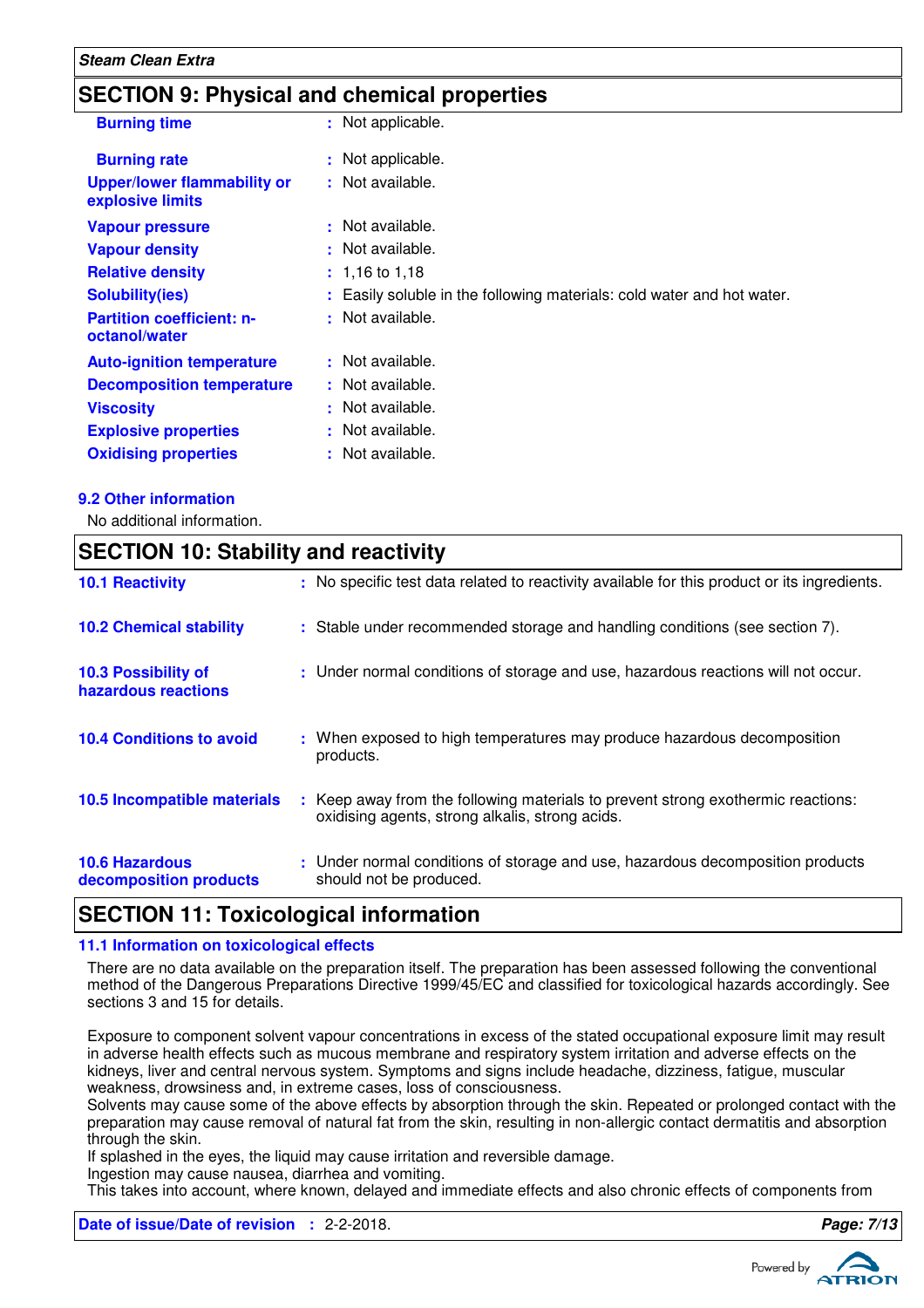### **SECTION 11: Toxicological information**

short-term and long-term exposure by oral, inhalation and dermal routes of exposure and eye contact.

#### **Acute toxicity**

| <b>Product/ingredient name</b>                           | <b>Result</b>  | <b>Species</b> | <b>Dose</b>    | <b>Exposure</b>          |
|----------------------------------------------------------|----------------|----------------|----------------|--------------------------|
| tetrasodium ethylene<br>diamine tetraacetate             | LD50 Oral      | Rat            | $10$ g/kg      | -                        |
| D-Glucopyranose,<br>oligomers, decyl octyl<br>glycosides | LD50 Dermal    | Rabbit         | >2000 mg/kg    | $\overline{\phantom{0}}$ |
|                                                          | LD50 Oral      | Rat            | $>$ 2000 mg/kg | $\overline{\phantom{a}}$ |
| trisodium nitrilotriacetate                              | LD50 Oral      | Rat            | 1100 mg/kg     | -                        |
| <b>Conclusion/Summary</b>                                | Not available. |                |                |                          |

**Acute toxicity estimates**

| <b>Route</b>         | <b>ATE value</b> |  |
|----------------------|------------------|--|
| Oral                 | 5984 mg/kg       |  |
| Inhalation (vapours) | 131,6 mg/l       |  |

**Irritation/Corrosion**

| <b>Product/ingredient name</b>               | <b>Result</b>                 | <b>Species</b> | <b>Score</b>             | <b>Exposure</b>                | <b>Observation</b>       |
|----------------------------------------------|-------------------------------|----------------|--------------------------|--------------------------------|--------------------------|
| sodium hydroxide                             | Eyes - Severe irritant        | Monkey         | $\blacksquare$           | 24 hours 1<br>Percent          |                          |
|                                              | Eyes - Mild irritant          | Rabbit         |                          | 400<br>Micrograms              |                          |
|                                              | Eyes - Severe irritant        | Rabbit         |                          | 24 hours 50<br>Micrograms      |                          |
|                                              | Eyes - Severe irritant        | Rabbit         | $\overline{\phantom{a}}$ | 1 Percent                      |                          |
|                                              | Eyes - Severe irritant        | Rabbit         |                          | $ 0,5$ minutes 1<br>milligrams |                          |
|                                              | Skin - Mild irritant          | Human          |                          | 24 hours 2<br>Percent          |                          |
|                                              | Skin - Severe irritant        | Rabbit         |                          | l24 hours 500<br> milligrams   | $\overline{\phantom{0}}$ |
| tetrasodium ethylene<br>diamine tetraacetate | Eyes - Moderate irritant      | Rabbit         |                          | 24 hours 100<br>milligrams     | $\overline{\phantom{0}}$ |
|                                              | Skin - Moderate irritant      | Rabbit         | $\overline{\phantom{0}}$ | 24 hours 500<br>milligrams     |                          |
| Conclusion/Summary                           | Not available<br>$\mathbf{r}$ |                |                          |                                |                          |

| <b>Conclusion/Summary</b>                        | : Not available. |
|--------------------------------------------------|------------------|
| <b>Sensitisation</b>                             |                  |
| <b>Conclusion/Summary</b>                        | : Not available. |
| <b>Mutagenicity</b>                              |                  |
| <b>Conclusion/Summary</b>                        | : Not available. |
| <b>Carcinogenicity</b>                           |                  |
| <b>Conclusion/Summary</b>                        | Not available.   |
| <b>Reproductive toxicity</b>                     |                  |
| <b>Conclusion/Summary</b>                        | : Not available. |
| <b>Teratogenicity</b>                            |                  |
| <b>Conclusion/Summary</b>                        | : Not available. |
| Specific target organ toxicity (single exposure) |                  |
| Not available.                                   |                  |
|                                                  |                  |

**Specific target organ toxicity (repeated exposure)** Not available.

**Aspiration hazard**

**Date of issue/Date of revision :** 2-2-2018. **Page: 8/13**



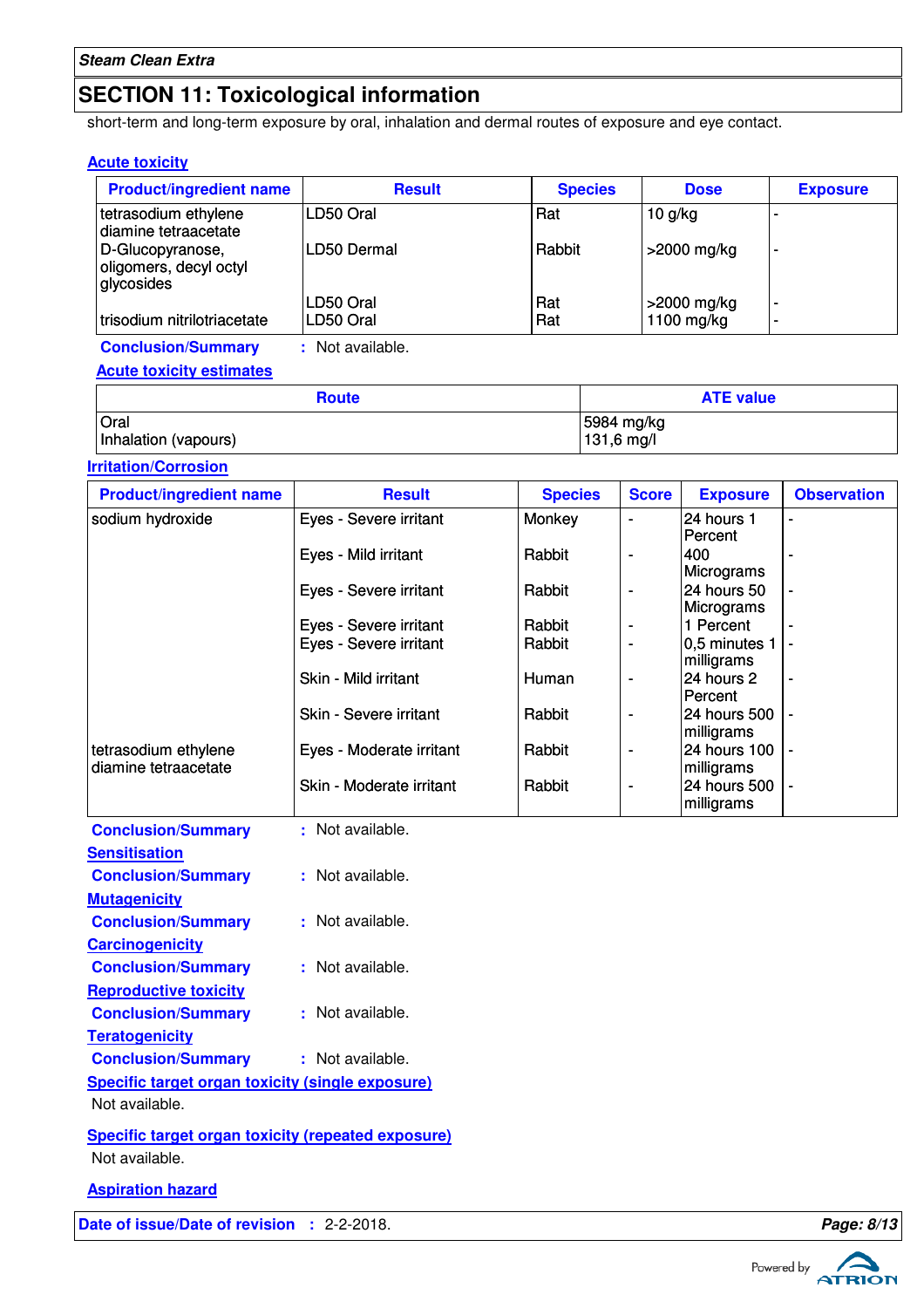### **SECTION 11: Toxicological information**

Not available.

#### **Other information :** : Not available.

### **SECTION 12: Ecological information**

#### **12.1 Toxicity**

There are no data available on the preparation itself. Do not allow to enter drains or watercourses.

The preparation has been assessed following the conventional method of the Dangerous Preparations Directive 1999/45/EC and is not classified as dangerous for the environment.

| <b>Product/ingredient name</b>                        | <b>Result</b>                                    | <b>Species</b>                                             | <b>Exposure</b> |
|-------------------------------------------------------|--------------------------------------------------|------------------------------------------------------------|-----------------|
| sodium hydroxide                                      | Acute EC50 40,38 mg/L Fresh water                | Crustaceans - Ceriodaphnia<br>dubia - Neonate - < 24 hours | 48 hours        |
|                                                       | Acute LC50 125 ppm Fresh water                   | Fish - Gambusia affinis - Adult                            | 96 hours        |
| tetrasodium ethylene<br>diamine tetraacetate          | Acute LC50 486000 ug/L Fresh water               | Fish - Lepomis macrochirus -<br>$0,74 \, \text{mm}$        | 96 hours        |
| D-Glucopyranose, oligomers,<br>decyl octyl glycosides | LC50 10000 mg/l                                  | Daphnia                                                    | 48 hours        |
|                                                       | Acute EC50 20,71 mg/l                            | Algae                                                      | 72 hours        |
|                                                       | Acute LC50 151 mg/l                              | Crustaceans                                                | 48 hours        |
|                                                       | Acute LC50 21 mg/l                               | Fish                                                       | 96 hours        |
| trisodium nitrilotriacetate                           | Acute LC50 185000 ug/L Fresh water               | Algae - Navicula seminulum                                 | 96 hours        |
|                                                       | Acute LC50 560000 to 1000000 ug/L<br>Fresh water | Daphnia - Daphnia magna - 1<br>days                        | 48 hours        |
|                                                       | Acute LC50 98000 to 133000 ug/L<br>Fresh water   | Fish - Oncorhynchus mykiss                                 | 96 hours        |
|                                                       | Chronic NOEC 100000 ug/L Fresh<br>water          | Daphnia - Daphnia magna - 1<br>days                        | 21 days         |
| <b>Conclusion/Summary</b>                             | : Not available.                                 |                                                            |                 |

#### **12.2 Persistence and degradability**

| <b>Conclusion/Summary</b>                                | Not available.           |                   |                  |
|----------------------------------------------------------|--------------------------|-------------------|------------------|
| <b>Product/ingredient name</b>                           | <b>Aquatic half-life</b> | <b>Photolysis</b> | Biodegradability |
| D-Glucopyranose, oligomers,  -<br>decyl octyl glycosides |                          | 100%; 28 day(s)   |                  |

#### **12.3 Bioaccumulative potential**

| <b>Product/ingredient name</b>               | $\mathsf{LocP}_\mathsf{ow}$ | <b>BCF</b> | <b>Potential</b> |
|----------------------------------------------|-----------------------------|------------|------------------|
| tetrasodium ethylene<br>diamine tetraacetate | 5,01                        | 1,8        | low              |
| trisodium nitrilotriacetate                  | $-2.62$                     |            | llow             |

| 12.4 Mobility in soil                            |                  |
|--------------------------------------------------|------------------|
| <b>Soil/water partition</b><br>coefficient (Koc) | : Not available. |
| <b>Mobility</b>                                  | : Not available. |

#### **12.5 Results of PBT and vPvB assessment**

| <b>PBT</b> | : Not applicable. |
|------------|-------------------|
| vPvB       | : Not applicable. |

**Date of issue/Date of revision :** 2-2-2018. **Page: 9/13 Page: 9/13** 



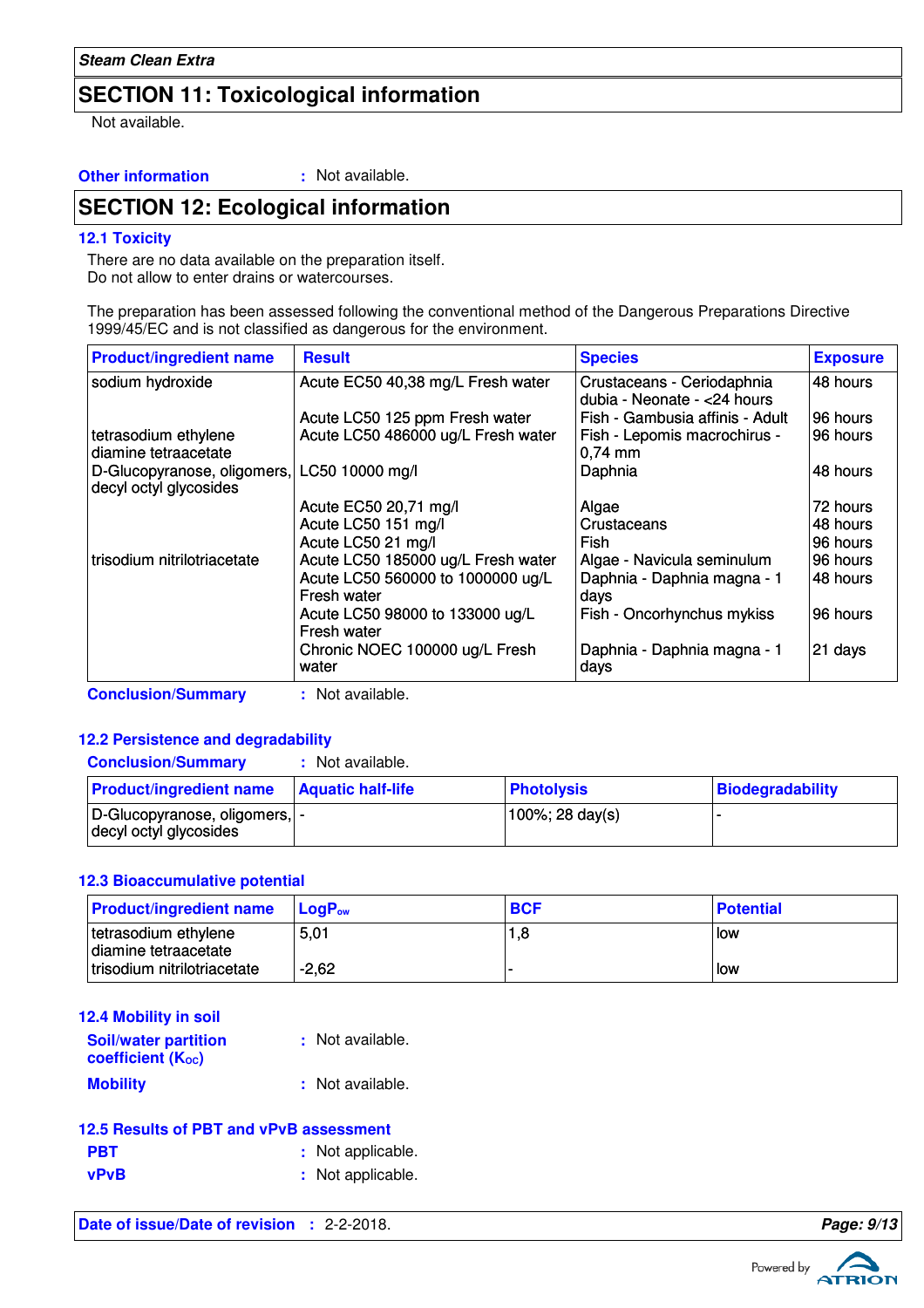### **SECTION 12: Ecological information**

**12.6 Other adverse effects :** No known significant effects or critical hazards.

### **SECTION 13: Disposal considerations**

The information in this section contains generic advice and guidance. The list of Identified Uses in Section 1 should be consulted for any available use-specific information provided in the Exposure Scenario(s).

Do not allow to enter drains or watercourses.

Dispose of according to all federal, state and local applicable regulations.

#### **13.1 Waste treatment methods**

| <b>Product</b>             |                                                                                                                                                                                                                                                                                                                                                                                                                                                                                                                                                               |
|----------------------------|---------------------------------------------------------------------------------------------------------------------------------------------------------------------------------------------------------------------------------------------------------------------------------------------------------------------------------------------------------------------------------------------------------------------------------------------------------------------------------------------------------------------------------------------------------------|
| <b>Methods of disposal</b> | : The generation of waste should be avoided or minimised wherever possible.<br>Significant quantities of waste product residues should not be disposed of via the<br>foul sewer but processed in a suitable effluent treatment plant. Dispose of surplus<br>and non-recyclable products via a licensed waste disposal contractor. Disposal of<br>this product, solutions and any by-products should at all times comply with the<br>requirements of environmental protection and waste disposal legislation and any<br>regional local authority requirements. |
| <b>Hazardous waste</b>     | : The classification of the product may meet the criteria for a hazardous waste.                                                                                                                                                                                                                                                                                                                                                                                                                                                                              |
| <b>Packaging</b>           |                                                                                                                                                                                                                                                                                                                                                                                                                                                                                                                                                               |
| <b>Methods of disposal</b> | : The generation of waste should be avoided or minimised wherever possible. Waste<br>packaging should be recycled. Incineration or landfill should only be considered<br>when recycling is not feasible.                                                                                                                                                                                                                                                                                                                                                      |
| <b>Special precautions</b> | : This material and its container must be disposed of in a safe way. Care should be<br>taken when handling emptied containers that have not been cleaned or rinsed out.<br>Empty containers or liners may retain some product residues. Avoid dispersal of<br>spilt material and runoff and contact with soil, waterways, drains and sewers.                                                                                                                                                                                                                  |

### **SECTION 14: Transport information**

|                                                                  | <b>ADR/RID</b>                                                                                                                                                                                                                               | <b>ADN/ADNR</b>                                                                                                                                                                                                                              | <b>IMDG</b>                                                                                                                                                                                                                                  | <b>IATA</b>                                                                                                                                                                                                                                  |
|------------------------------------------------------------------|----------------------------------------------------------------------------------------------------------------------------------------------------------------------------------------------------------------------------------------------|----------------------------------------------------------------------------------------------------------------------------------------------------------------------------------------------------------------------------------------------|----------------------------------------------------------------------------------------------------------------------------------------------------------------------------------------------------------------------------------------------|----------------------------------------------------------------------------------------------------------------------------------------------------------------------------------------------------------------------------------------------|
| 14.1 UN number                                                   | <b>UN1719</b>                                                                                                                                                                                                                                | <b>UN1719</b>                                                                                                                                                                                                                                | <b>UN1719</b>                                                                                                                                                                                                                                | <b>UN1719</b>                                                                                                                                                                                                                                |
| 14.2 UN proper<br>shipping name                                  | <b>CAUSTIC ALKALI</b><br>LIQUID, N.O.S.<br>(sodium hydroxide)                                                                                                                                                                                | <b>CAUSTIC ALKALI</b><br>LIQUID, N.O.S.<br>(sodium hydroxide)                                                                                                                                                                                | <b>CAUSTIC ALKALI</b><br>LIQUID, N.O.S.<br>(sodium hydroxide)                                                                                                                                                                                | Caustic alkali liquid,<br>n.o.s. (sodium<br>hydroxide)                                                                                                                                                                                       |
| <b>14.3 Transport</b><br>hazard class(es)                        | 8                                                                                                                                                                                                                                            | 8                                                                                                                                                                                                                                            | 8                                                                                                                                                                                                                                            | 8                                                                                                                                                                                                                                            |
| 14.4 Packing<br>group                                            | Ш                                                                                                                                                                                                                                            | Ш                                                                                                                                                                                                                                            | Ш                                                                                                                                                                                                                                            | Ш                                                                                                                                                                                                                                            |
| 14.5<br><b>Environmental</b><br>hazards                          | No.                                                                                                                                                                                                                                          | No.                                                                                                                                                                                                                                          | No.                                                                                                                                                                                                                                          | No.                                                                                                                                                                                                                                          |
| <b>14.6 Special</b><br>precautions for<br>user                   | <b>Transport within</b><br>user's premises:<br>always transport in<br>closed containers that<br>are upright and<br>secure. Ensure that<br>persons transporting<br>the product know what<br>to do in the event of an<br>accident or spillage. | <b>Transport within</b><br>user's premises:<br>always transport in<br>closed containers that<br>are upright and<br>secure. Ensure that<br>persons transporting<br>the product know what<br>to do in the event of an<br>accident or spillage. | <b>Transport within</b><br>user's premises:<br>always transport in<br>closed containers that<br>are upright and<br>secure. Ensure that<br>persons transporting<br>the product know what<br>to do in the event of an<br>accident or spillage. | <b>Transport within</b><br>user's premises:<br>always transport in<br>closed containers that<br>are upright and<br>secure. Ensure that<br>persons transporting<br>the product know what<br>to do in the event of an<br>accident or spillage. |
| <b>Date of issue/Date of revision : 2-2-2018.</b><br>Page: 10/13 |                                                                                                                                                                                                                                              |                                                                                                                                                                                                                                              |                                                                                                                                                                                                                                              |                                                                                                                                                                                                                                              |

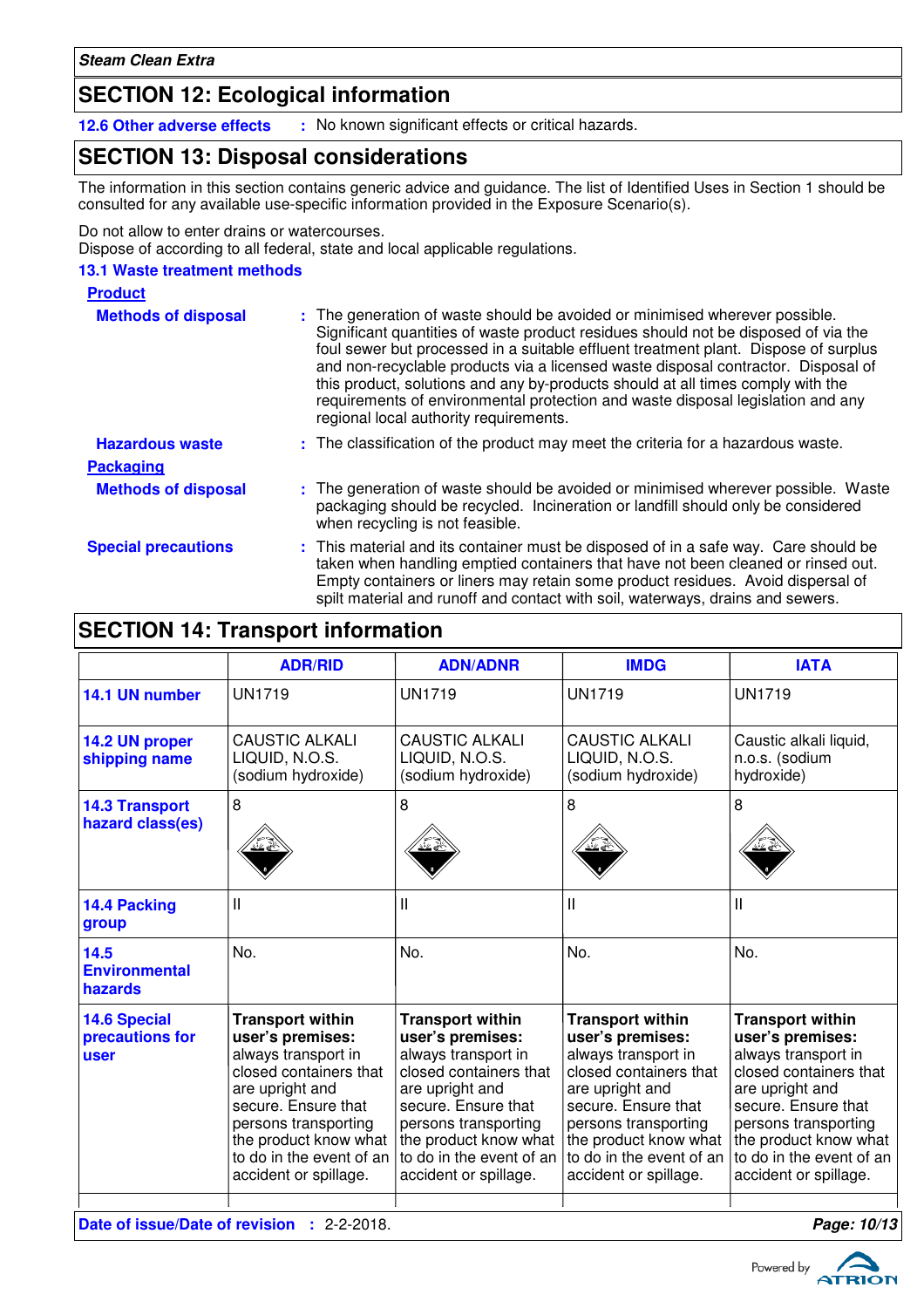| <b>Steam Clean Extra</b>                 |                                                                                                                     |  |                                                   |                                                                                                                                                                                                                                                                                                                                     |  |
|------------------------------------------|---------------------------------------------------------------------------------------------------------------------|--|---------------------------------------------------|-------------------------------------------------------------------------------------------------------------------------------------------------------------------------------------------------------------------------------------------------------------------------------------------------------------------------------------|--|
| <b>SECTION 14: Transport information</b> |                                                                                                                     |  |                                                   |                                                                                                                                                                                                                                                                                                                                     |  |
| <b>Additional</b><br>information         | <b>Hazard identification</b><br>number<br>80<br><b>Limited quantity</b><br>LQ22<br><b>Special provisions</b><br>274 |  | <b>Emergency</b><br>schedules (EmS)<br>$F-A, S-B$ | Passenger and<br><b>Cargo Aircraft</b><br>Quantity limitation: 1 L<br>Packaging<br>instructions: 809<br><b>Cargo Aircraft Only</b><br>Quantity limitation:<br>30 L<br>Packaging<br>instructions: 813<br><b>Limited Quantities -</b><br><b>Passenger Aircraft</b><br>Quantity limitation:<br>0.5L<br>Packaging<br>instructions: Y809 |  |

#### **14.7 Transport in bulk according to Annex II of MARPOL 73/78 and the IBC Code :** Not available.

## **SECTION 15: Regulatory information**

**15.1 Safety, health and environmental regulations/legislation specific for the substance or mixture EU Regulation (EC) No. 1907/2006 (REACH)**

**Annex XIV - List of substances subject to authorisation**

**Substances of very high concern**

None of the components are listed.

| <b>Product/ingredient name Carcinogenic</b> | effects       | <b>Mutagenic effects Developmental</b> | <b>effects</b> | <b>Fertility effects</b> |
|---------------------------------------------|---------------|----------------------------------------|----------------|--------------------------|
| trisodium nitrilotriacetate                 | Carc. 2, H351 |                                        |                |                          |

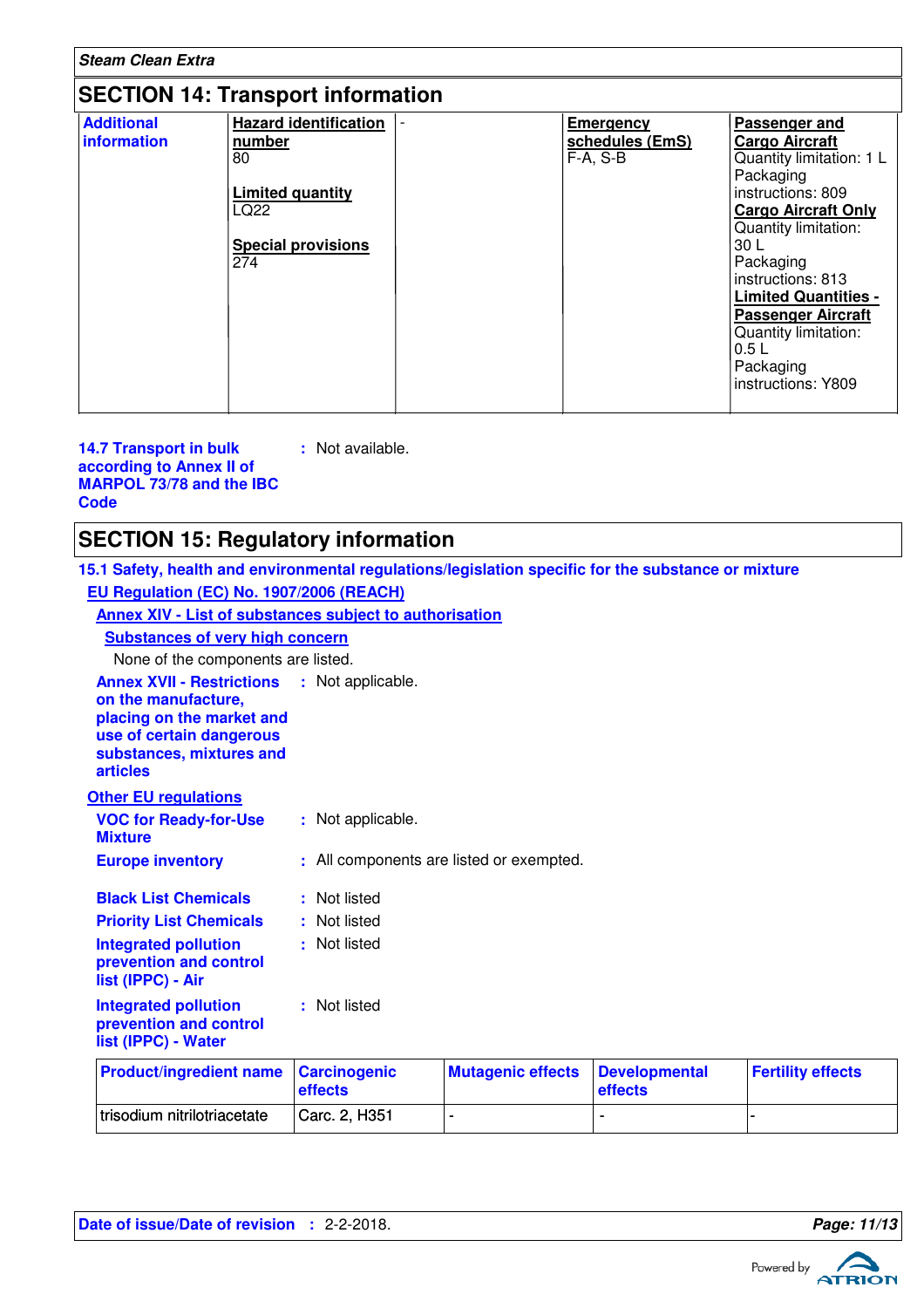# **SECTION 15: Regulatory information**

| <b>Industrial use</b>                                                              | : The information contained in this safety data sheet does not constitute the user's<br>own assessment of workplace risks, as required by other health and safety<br>legislation. The provisions of the national health and safety at work regulations apply<br>to the use of this product at work. |
|------------------------------------------------------------------------------------|-----------------------------------------------------------------------------------------------------------------------------------------------------------------------------------------------------------------------------------------------------------------------------------------------------|
| <b>International requlations</b>                                                   |                                                                                                                                                                                                                                                                                                     |
| <b>Chemical Weapons</b><br><b>Convention List Schedule I</b><br><b>Chemicals</b>   | : Not listed                                                                                                                                                                                                                                                                                        |
| <b>Chemical Weapons</b><br><b>Convention List Schedule II</b><br><b>Chemicals</b>  | : Not listed                                                                                                                                                                                                                                                                                        |
| <b>Chemical Weapons</b><br><b>Convention List Schedule III</b><br><b>Chemicals</b> | : Not listed                                                                                                                                                                                                                                                                                        |
| <b>15.2 Chemical Safety</b><br>A 1                                                 | : Complete.                                                                                                                                                                                                                                                                                         |

**Assessment**

### **SECTION 16: Other information**

| <b>CEPE code</b>                     | : 1                                                                                                                                                                                                                                                                                                  |
|--------------------------------------|------------------------------------------------------------------------------------------------------------------------------------------------------------------------------------------------------------------------------------------------------------------------------------------------------|
|                                      | Indicates information that has changed from previously issued version.                                                                                                                                                                                                                               |
| <b>Abbreviations and</b><br>acronyms | $:$ ATE = Acute Toxicity Estimate<br>CLP = Classification, Labelling and Packaging Regulation [Regulation (EC) No.<br>1272/2008]<br>DNEL = Derived No Effect Level<br>EUH statement = CLP-specific Hazard statement<br>PNEC = Predicted No Effect Concentration<br>$RRN = REACH$ Registration Number |

#### **Procedure used to derive the classification according to Regulation (EC) No. 1272/2008 [CLP/GHS]**

| <b>Classification</b> | <b>Justification</b>  |
|-----------------------|-----------------------|
| Skin Corr. 1A, H314   | On basis of test data |
| Eye Dam. 1, H318      | On basis of test data |

| <b>Full text of abbreviated H</b><br><b>statements</b> | : H290<br>May be corrosive to metals.<br>H302<br>Harmful if swallowed.<br>H314<br>H315<br>Causes skin irritation.<br>H318<br>H319<br>Causes serious eye irritation.<br>Harmful if inhaled.<br>H332<br>H351 | Causes severe skin burns and eye damage.<br>Causes serious eye damage.<br>Suspected of causing cancer.                                                                                                                                                                                                                                                                  |
|--------------------------------------------------------|------------------------------------------------------------------------------------------------------------------------------------------------------------------------------------------------------------|-------------------------------------------------------------------------------------------------------------------------------------------------------------------------------------------------------------------------------------------------------------------------------------------------------------------------------------------------------------------------|
| <b>Full text of classifications</b><br>[CLP/GHS]       | : Acute Tox. 4, H302<br>Acute Tox. 4, H332<br>Carc. 2, H351<br>Eye Dam. 1, H318<br>Eye Irrit. 2, H319<br>Met. Corr. 1, H290<br>Skin Corr. 1A, H314<br>Skin Irrit. 2, H315                                  | <b>ACUTE TOXICITY: ORAL - Category 4</b><br><b>ACUTE TOXICITY: INHALATION - Category 4</b><br><b>CARCINOGENICITY - Category 2</b><br>SERIOUS EYE DAMAGE/ EYE IRRITATION - Category 1<br>SERIOUS EYE DAMAGE/ EYE IRRITATION - Category 2<br><b>CORROSIVE TO METALS - Category 1</b><br>SKIN CORROSION/IRRITATION - Category 1A<br>SKIN CORROSION/IRRITATION - Category 2 |
| <b>Full text of abbreviated R</b><br>phrases           | : R40- Limited evidence of a carcinogenic effect.<br>R22- Harmful if swallowed.<br>R35- Causes severe burns.<br>R41- Risk of serious damage to eyes.<br>R36- Irritating to eyes.                           |                                                                                                                                                                                                                                                                                                                                                                         |